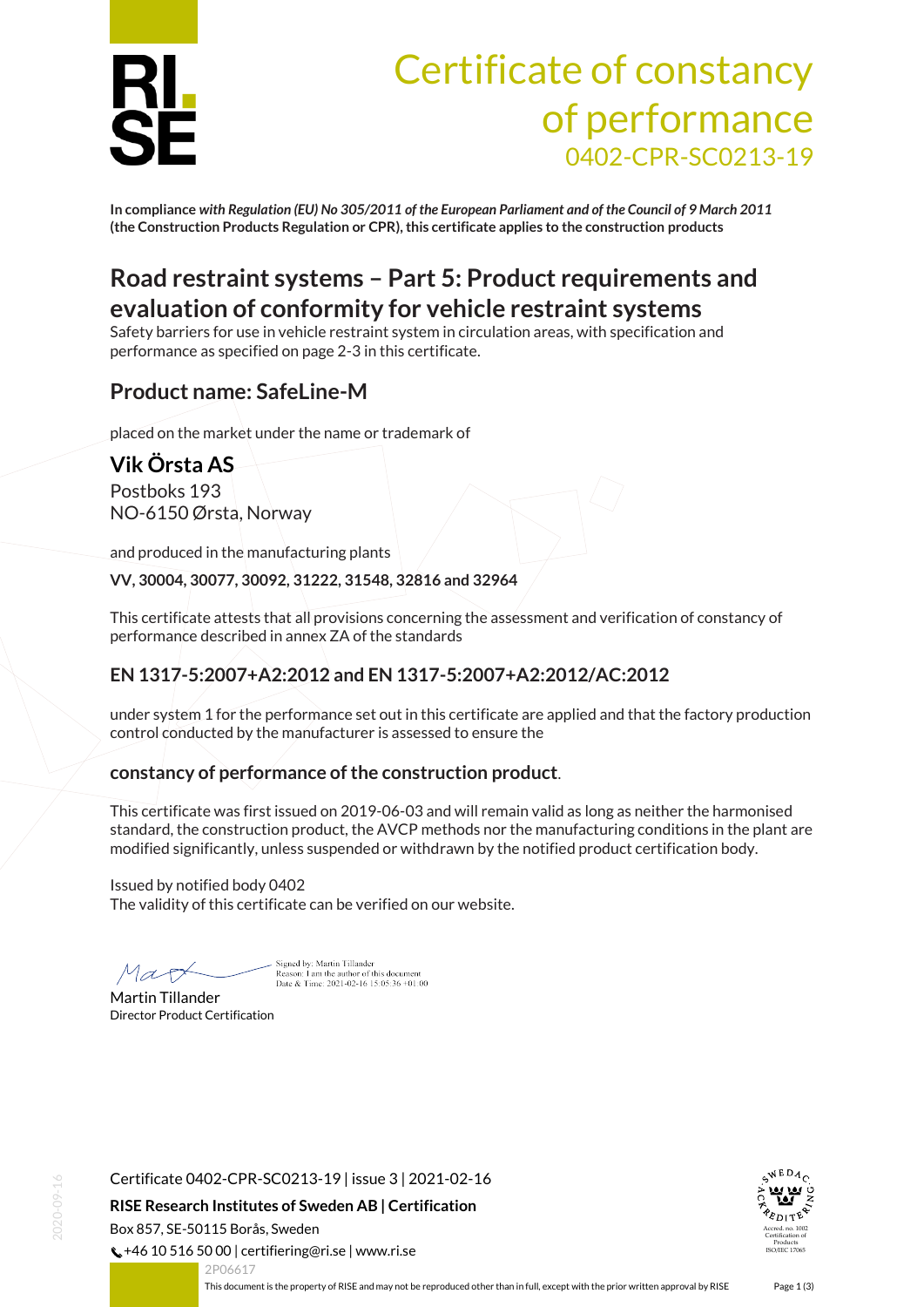

# Certificate of constancy of performance

### **Specification**

| Product                      | Description and configuration |                                                                                                                                                                                                                                                                                                                                   |  |  |
|------------------------------|-------------------------------|-----------------------------------------------------------------------------------------------------------------------------------------------------------------------------------------------------------------------------------------------------------------------------------------------------------------------------------|--|--|
|                              | Post distance                 | 3.0 or 6.0 m                                                                                                                                                                                                                                                                                                                      |  |  |
| SafeLine-M<br>$cc$ 3.0 / 6.0 | Height above road surface:    | Total: 0.6 m<br>Rail 0.55 m (centre of rail)                                                                                                                                                                                                                                                                                      |  |  |
|                              | Post:                         | C-profile: $120 \times 40 \times 25$ mm<br>Thickness: 5 mm<br>Total length for posts:<br>-for soil: min. 1300 mm<br>-for socket: min. 1070 mm<br>-for base plate: 515 mm, incl. base plate 540 mm<br>-for plinth: 415 mm, incl. base plate 440 mm<br>(plinth height 100 mm)<br>Steel S355<br>driven into ground for minimum 0.7 m |  |  |
|                              | Rail:                         | Oval open profile: 200 × 98 mm<br>Thickness: 3 mm<br>Steel S420                                                                                                                                                                                                                                                                   |  |  |
|                              | Socket:                       | Closed profile: $131 \times 51$ mm<br>Thickness: 4 mm<br>Length: 500 mm<br>Steel S355                                                                                                                                                                                                                                             |  |  |
|                              | Baseplate:                    | Plate: $200 \times 200 \times 25$ mm<br>Steel S355<br>Steel tape: $44 \times 3$ mm<br>Steel S235<br>Anchoring bolts: min. $4xM20$ , $140 \times 140$ placement                                                                                                                                                                    |  |  |

[Certificate 0402-CPR-SC0213-19](#page-0-0) | issue 3 | 2021-02-16

**RISE Research Institutes of Sweden AB | Certification**